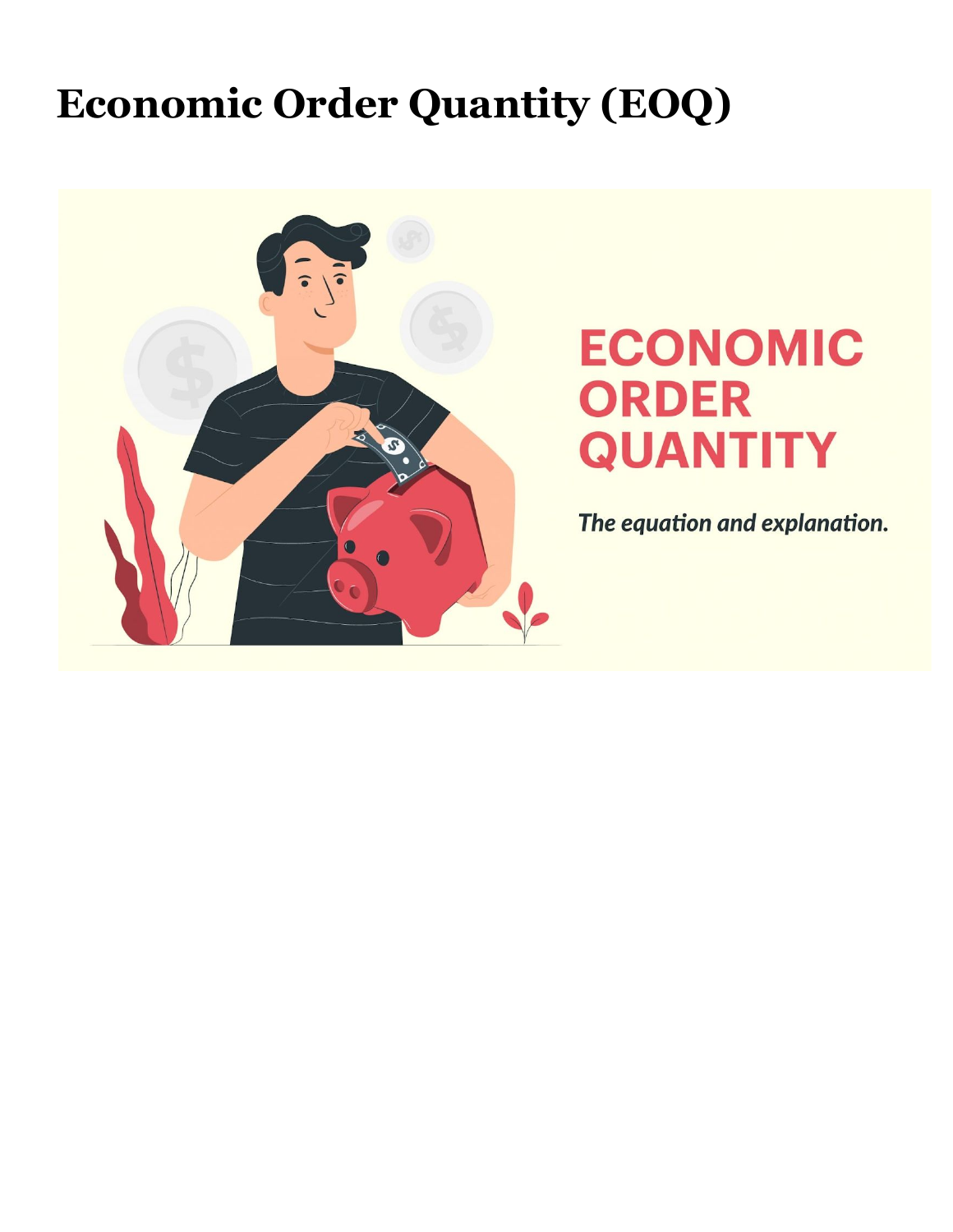#### **Table of Contents:**

**The Derivation of EOQ Formula: ~formula derivation source: [Wikipedia~](#page-2-0) Example of [Economic](#page-4-0) Order Quantity (EOQ) The Factors that [Economic](#page-4-1) Order Quantity (EOQ) #1 [Reorder](#page-4-2) Point #2 [Purchase](#page-4-3) order lead time #3 [Purchasing](#page-4-4) cost per unit #4 [Stockouts](#page-4-5) #5 [Quality](#page-4-6) costs #6 [Demand](#page-5-0) #7 [Relevant](#page-5-1) ordering cost #8 [Relevant](#page-5-2) carrying cost [Importance](#page-5-3) of Economic Order Quantity (EOQ) Why should you be [calculating](#page-6-0) EOQ? Minimize [Inventory](#page-6-1) Costs Minimize [Stockouts](#page-6-2) [Limitations](#page-7-0) of Economic Order Quantity (EOQ) [Conclusion](#page-7-1)**

The company's reputation and profitability are always at stake if it has too much or too little inventory on hand. 43% of business owners have considered "overbuying inventory" as a challenge, whereas 36% said the same for "underbuying inventory".

To provide a solution to this, in 1913, Ford W. Harris designed a model of "Economic Order Quantity (EOQ)" through an explanation. This was later turned into a mathematical equation by R.H. Wilson, a consultant who applied it extensively.

*The Economic Order Quantity is a very good approach for ef icient [inventory](https://www.orderhive.com/inventory-management.html?utm_source=Stephen_knowledge_center&utm_medium=EOQ) [management](https://www.orderhive.com/inventory-management.html?utm_source=Stephen_knowledge_center&utm_medium=EOQ), though not the only step that a merchant can take, but can certainly make an impact.* (punchline)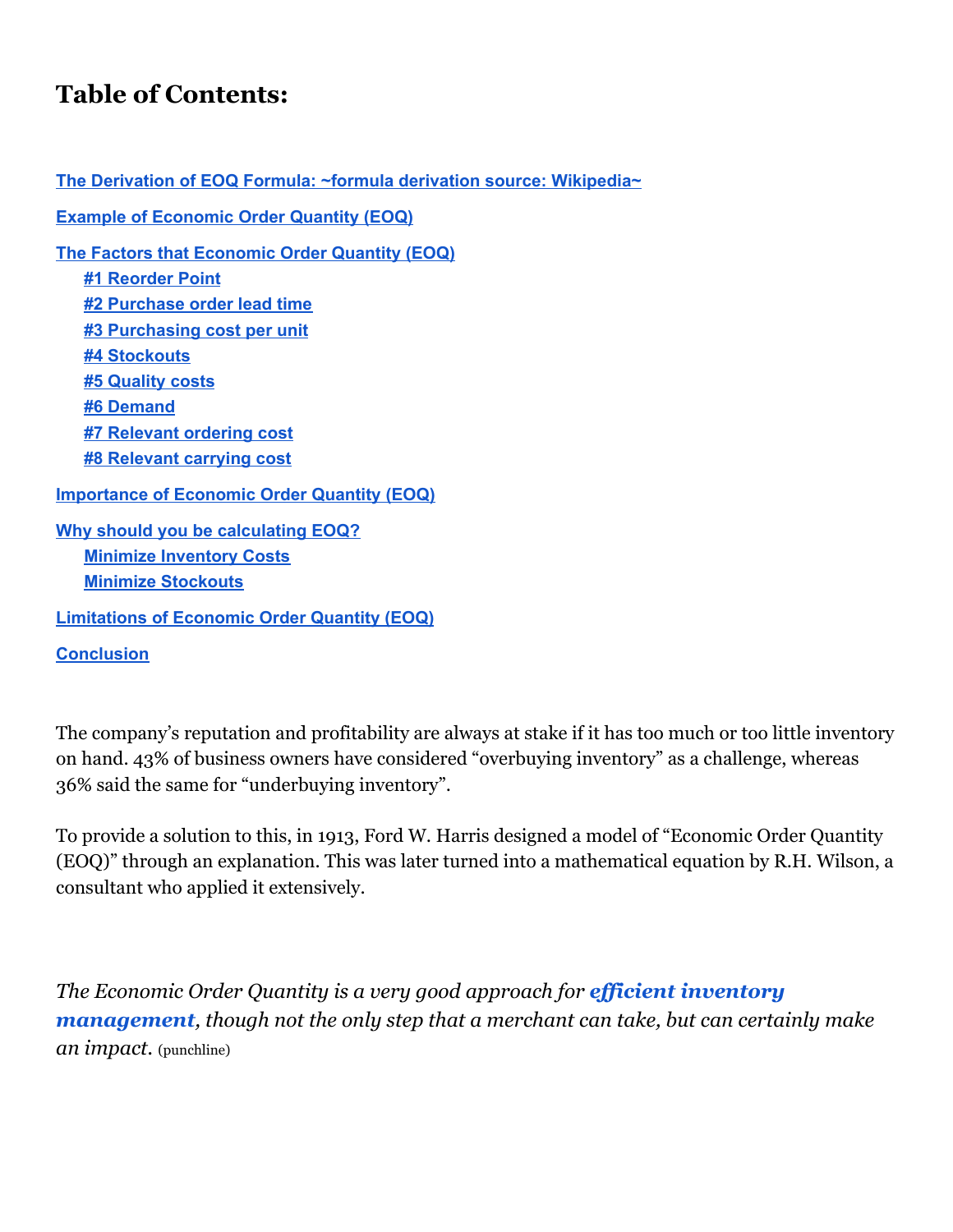### <span id="page-2-0"></span>**The Derivation of EOQ Formula: [~formula derivation source: Wikipedia~](https://en.wikipedia.org/wiki/Economic_order_quantity)**

#### **Variables:**

T = Total annual inventory cost P = Purchase unit price, unit production cost  $Q =$ Order quantity  $Q^*$  = Optimal order quantity  $D =$  Annual demand quantity  $K =$  Fixed cost per order, setup cost h = Annual holding cost per unit, also known to be carrying or storage cost

The single-item EOQ formula helps find the minimum point of the following cost function:

Total Cost = Purchase Cost or Production Cost + Ordering Cost + Holding Cost

Where,

- Purchase cost: This is the variable cost of goods: purchase unit price  $\times$  annual demand quantity. This is  $P \times D$
- Ordering cost: This is the cost of placing orders: each order has a fixed cost K, and we need to order  $D/Q$  times per year. This is  $K \times D/Q$
- Holding cost: the average quantity in stock (between fully replenished and empty) is  $Q/2$ , so this cost is  $h \times Q/2$

$$
T = PD + K\left(\frac{D}{Q}\right) + h\left(\frac{Q}{2}\right)
$$

To determine the minimum point of the total cost curve, calculate the derivative of the total cost with respect to Q (assume all other variables are constant) and set it equal to zero (0):

$$
0 = -\left(\frac{DK}{Q^2}\right) + \left(\frac{h}{2}\right)
$$

Solving for  $Q$  gives  $Q^*$  (the optimal order quantity):

$$
Q^{*2} = \left(\frac{2DK}{h}\right)
$$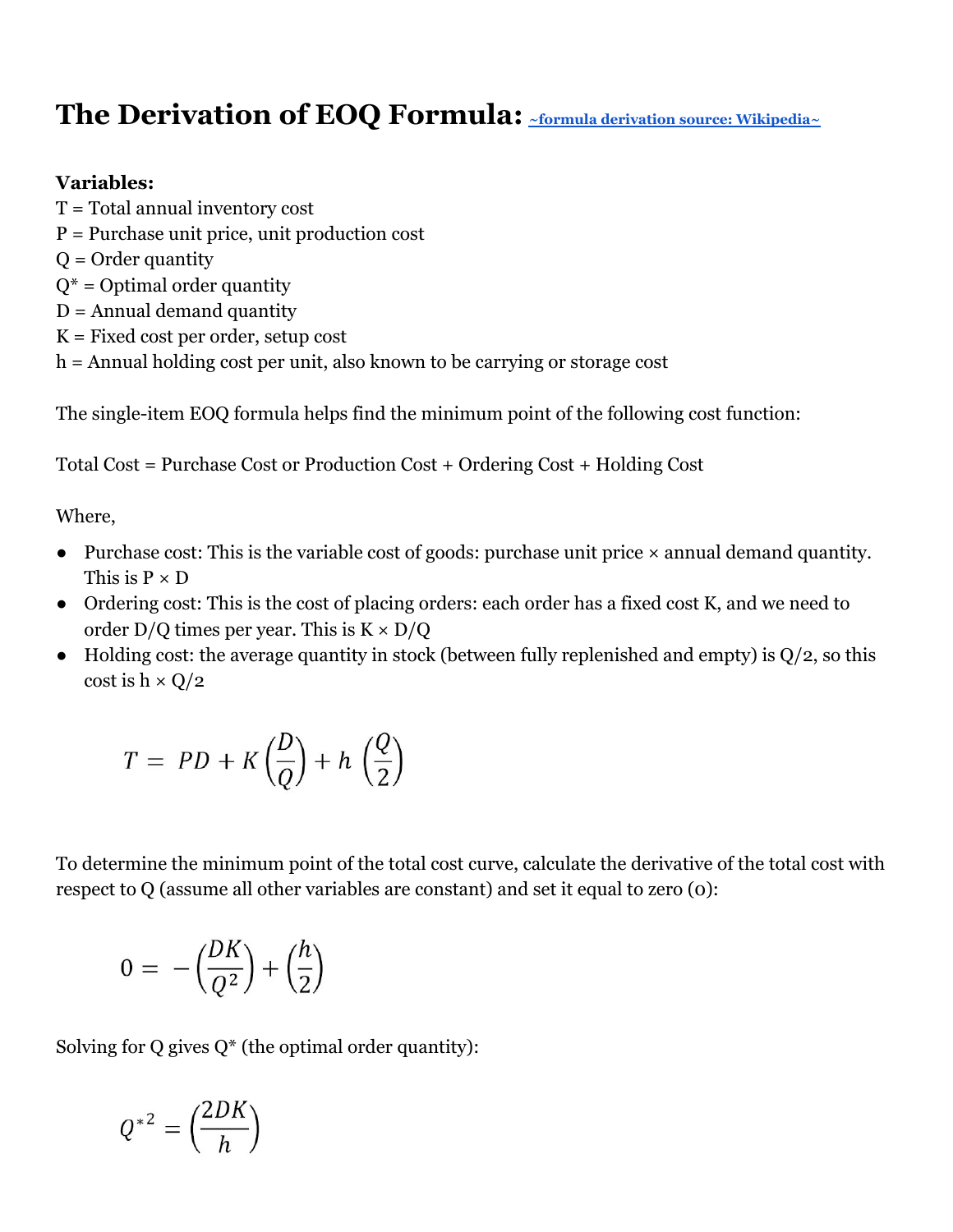Therefore,

$$
Q^* = \sqrt{\frac{2DK}{h}}
$$

Can also be written as,

$$
EOQ = \sqrt{\frac{2(Annual\ Demand * Cost\ per\ Order)}{Annual\ holding\ cost\ per\ unit}}
$$

## **ECONOMIC ORDER QUANTITY**

Download the free Excel!

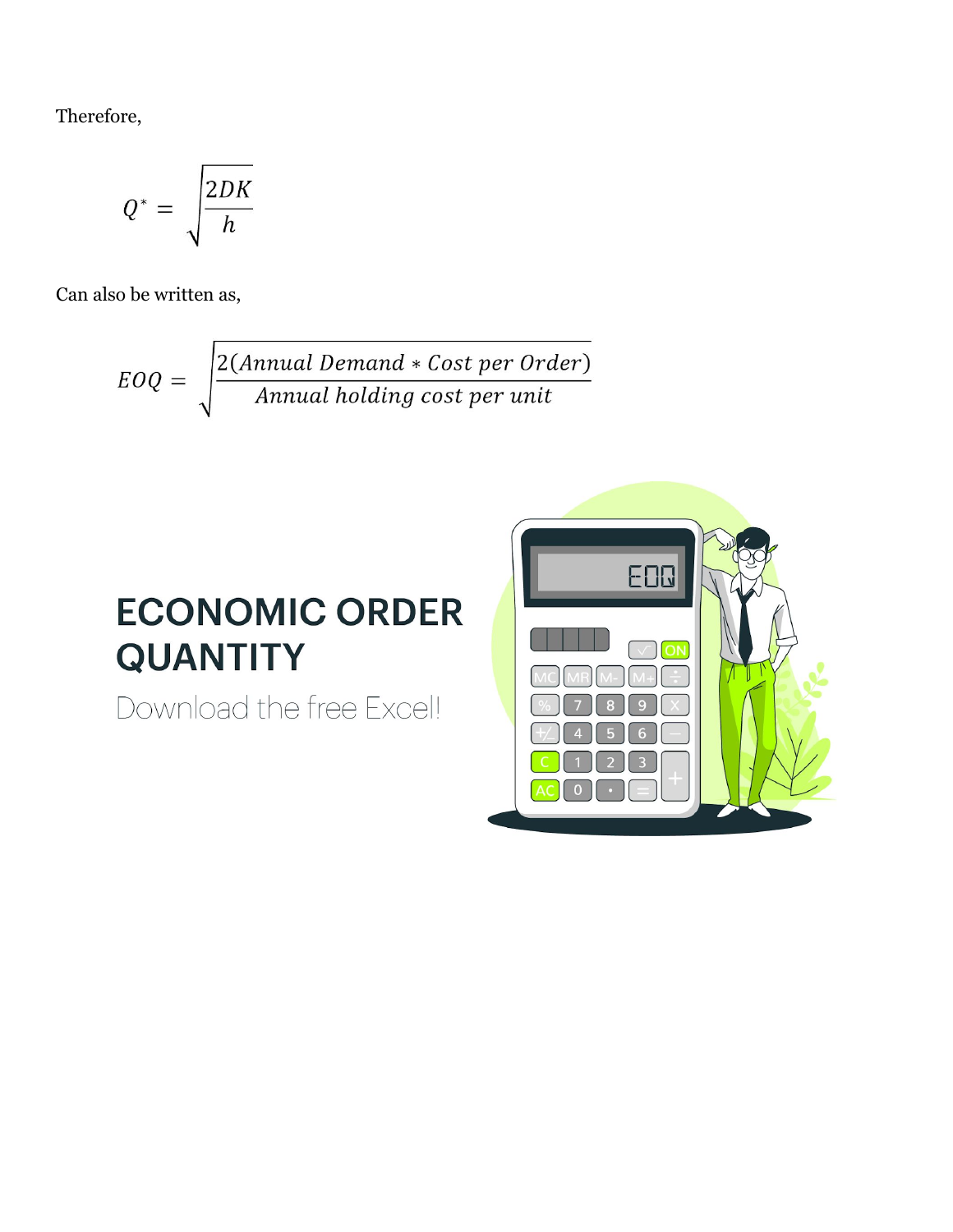## <span id="page-4-0"></span>**Example of Economic Order Quantity (EOQ)**

Let's assume, a retail clothing shop is into men's jeans and sells roughly around 1000 pairs of jeans every year. It takes \$5 for the shop to hold a pair of jeans for the entire year, and the fixed cost to place an order is \$2.

As per the EOQ formula, the calculation of the above-mentioned scenario is below:

#### **EOQ = Sq. root [(2 \* 1000 pairs \* \$2 order cost) / (\$5 carrying cost)]**

Therefore,  $EOQ = 28.3 \text{ pairs.}$ 

The ideal order quantity for the shop will be 28 pairs of jeans. Simple!

## <span id="page-4-1"></span>**The Factors that Economic Order Quantity (EOQ)**

#### <span id="page-4-2"></span>**#1 Reorder Point**

It is the time when there occurs a need to reorder another set of stock or replenish the existing stock. EOQ always assumes that you order the same quantity at each reorder point.

#### <span id="page-4-3"></span>**#2 Purchase order lead time**

This is the time period from placing the order until the ordering is delivered. EOQ assumes that the lead time is understood.

#### <span id="page-4-4"></span>**#3 Purchasing cost per unit**

The cost per unit never changes, over the period of time, even though the quantity of the order is changed. EOQ always assumes that you pay the same amount per product, every time.

#### <span id="page-4-5"></span>**#4 Stockouts**

There are no chances for stockouts. You have to always maintain enough inventory to avoid stockout costs. This clearly states that you always have to strictly monitor your customer demand along with your inventory levels, carefully.

#### <span id="page-4-6"></span>**#5 Quality costs**

EOQ never focuses on the quality costs, rather the carrying costs.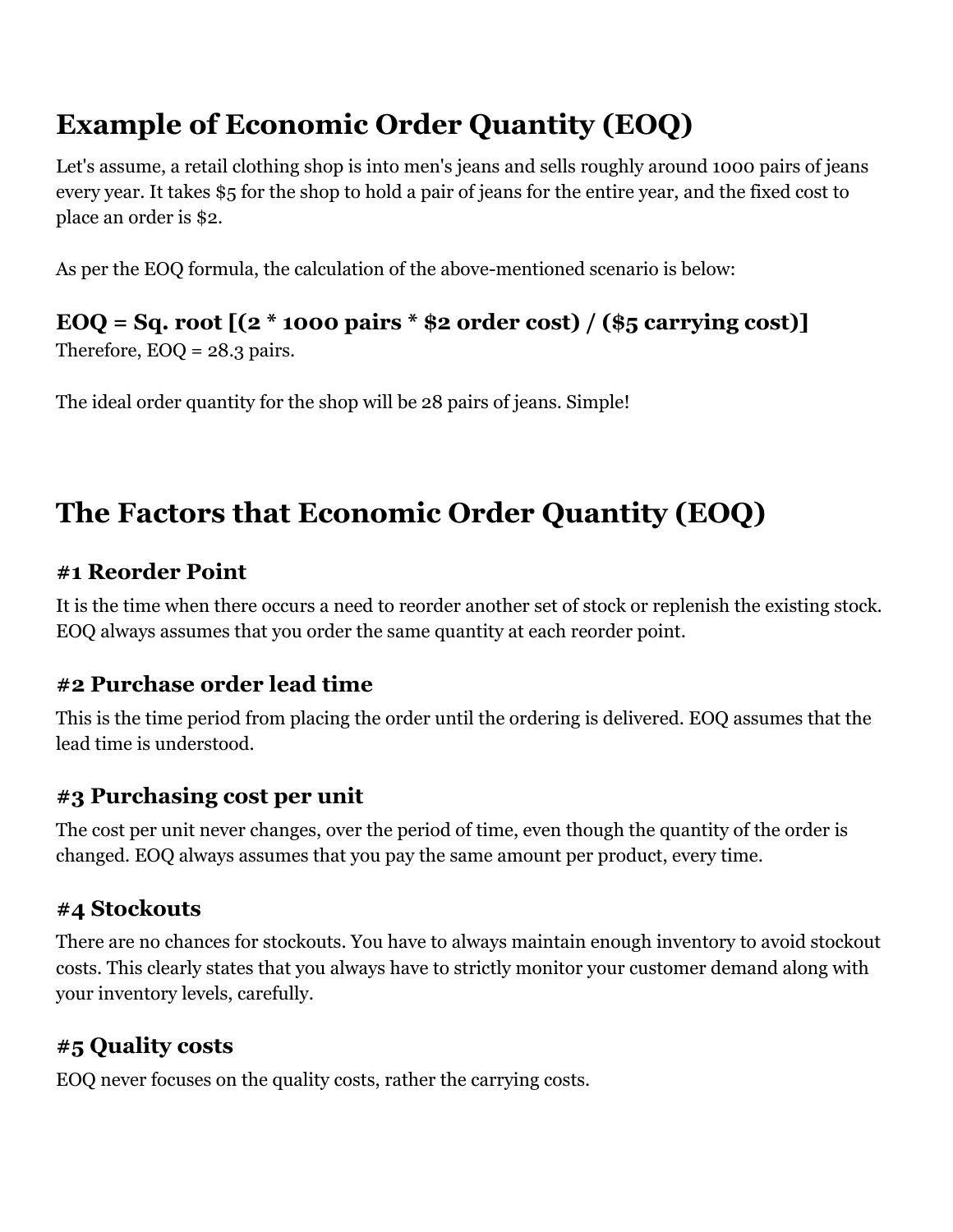#### <span id="page-5-0"></span>**#6 Demand**

It's about how much the customer wants the product for a specific time period.

#### <span id="page-5-1"></span>**#7 Relevant ordering cost**

<span id="page-5-2"></span>The cost per purchase order.

#### **#8 Relevant carrying cost**

The cost involved in the entire maintenance and carrying the stock, for the specific period.

## <span id="page-5-3"></span>**Importance of Economic Order Quantity (EOQ)**

The Economic Order Quantity is a quantity designed to assist companies to not over- or under-stock their inventories and minimize their capital investments on the products that they are selling. The cost of ordering an inventory touches down with an increase in ordering in bulk. However, as the seller wishes to grow the size of the inventory, the carrying costs also increase.

The EOQ is exactly the point that optimizes both of these costs i.e. cost of ordering and the carrying costs which are inversely related.

Now, with this...

- The business owners can easily order the right quantities and reduce the ordering and carrying costs. This will eventually result in either profits or a balanced business.
- Decision making can be made smoother, with less time and effort wasted.
- Right vendors can be chosen, with the right packages to save costs and earn better profits.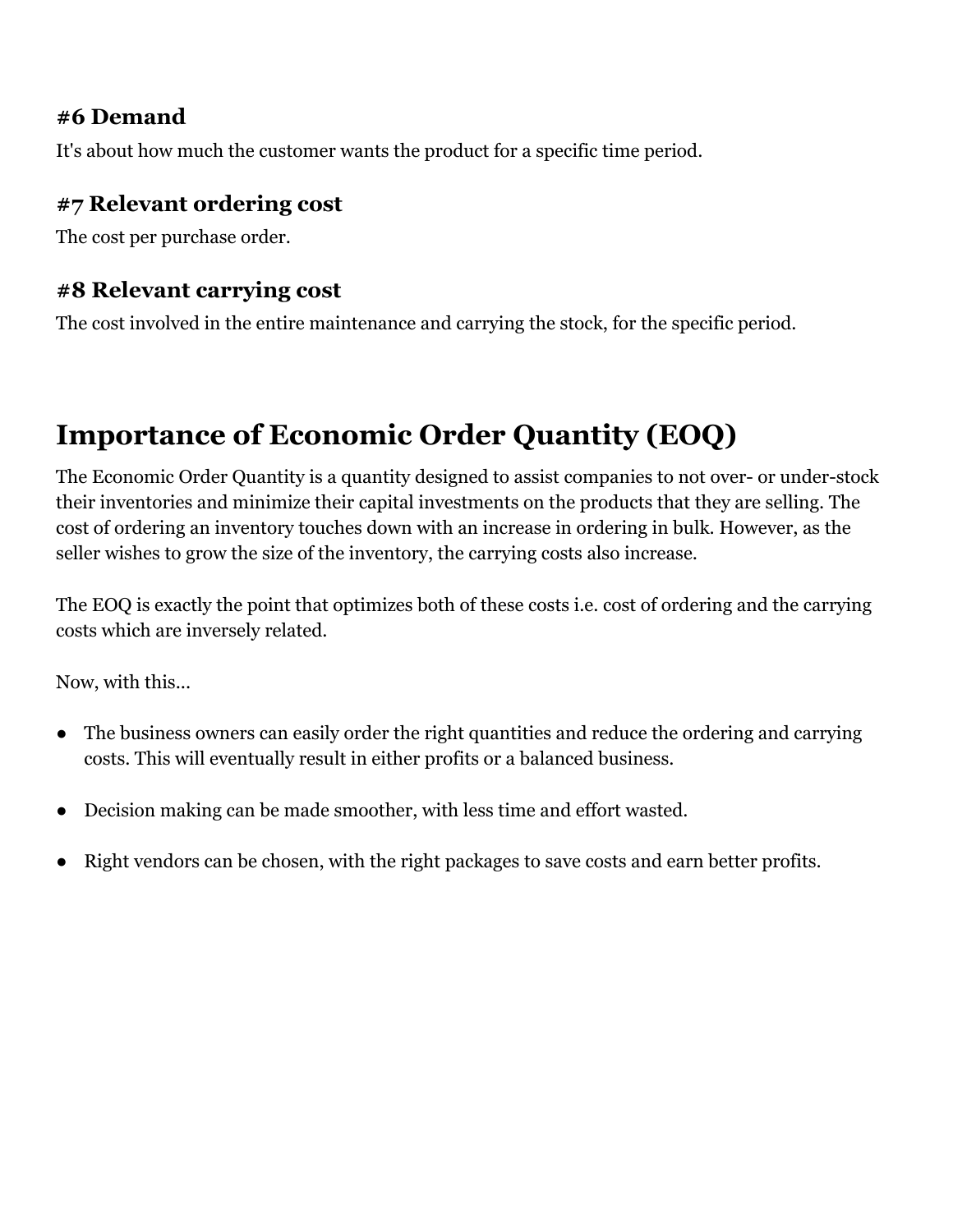## <span id="page-6-0"></span>**Why should you be calculating EOQ?**

There are several benefits of calculating EOQ that can impact your business. It shows and lets you maintain your supply chain while keeping the costs down.

#### <span id="page-6-1"></span>**Minimize Inventory Costs**

There are high chances of booming storage costs if you plan to store any extra inventory. High inventory costs depend majorly on how you order, if there is anything that is damaged, the number of products that lie there not getting sold. If you are constantly re-ordering products that have a very low velocity, EOQ can help you analyze how much to order in a certain period.

#### <span id="page-6-2"></span>**Minimize Stockouts**

By calculating how much inventory you need on how much you are planning to sell, EOQ will help you avoid stock-outs without having too much inventory on hand for too long. It can definitely be surprising enough to see that ordering in small quantities can be way more cost-effective, but this can turn the other way as well - calculating EOQ for your products can help.